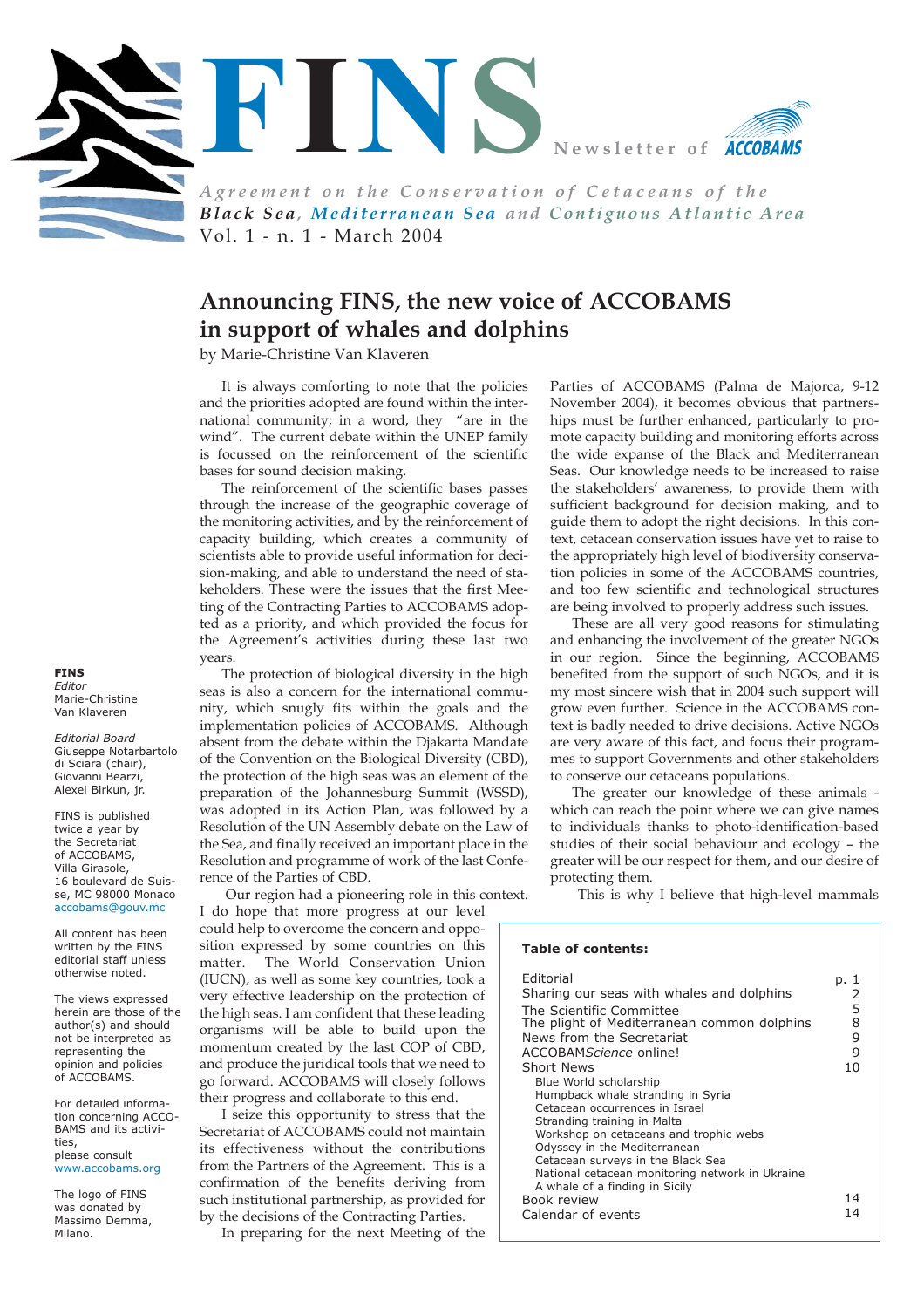such as cetaceans should not be merely considered "air-breathing fishes", but flagship species, symbols of nature conservation, and a link between mankind and nature.

Such concern is typical of the goal of animal welfare-oriented NGOs. I know that sometimes merging ecological considerations with animal welfare can be criticized. However, ACCOBAMS focuses on a group of species that cannot be considered without bearing in mind their high taxonomical level. Many of their threats, in particular those related to interactions with fisheries, are generated by their intelligence and by their special ways of associating themselves with human activities. Studies of cetacean behaviour are fundamental for the design of appropriate conservation actions. The Agreement itself prohibits

any kind of harassment, even through scientific endeavour, unless it is needed to promote these animals' welfare.

ACCOBAMS and its Partners will continue to join efforts to promote scientific knowledge, for the benefit of future generations of coexisting humans and cetaceans.

FINS is the new voice of this effort. It is latest generation of the ACCOBAMS Bulletin, our tool to remain connected, more flexible than its predecessor and complementary to our Website. In conjunction with the Editorial Board I will do all I can to ensure that all contributors will find FINS appropriate for the hosting of their views, and that all readers will receive from it the most accurate and balanced information. T

## **Sharing our seas with whales and dolphins**

by Sidney Holt

As the crisis of sea fishing extends from regional problems to global concern there is increasing interest in finding scapegoats in order to avoid confronting the reality of mismanagement - or non-management - of fisheries since the industry passed from sailing to powered vessels in the late nineteenth century. For this purpose the cetaceans, and especially the large whales, are an obvious target: they are big and visible to us, and individually no doubt consume large quantities of fishes and other marine organisms even though they are far less numerous than they were a century or so ago.

It is therefore understandable that those countries and corporations with large fisheries interests would seek at this time to engage in a pre-emptive war against the marine mammals, especially the cetaceans. That is exactly what the Governments of Japan and Iceland, and to a lesser extent Norway, have been doing, with increasing vigour, for the past decade. And the "threat" that whales supposedly pose to fisheries now provides the rationale for continuing and expanding programmes of "scientific whaling" - the killing of whales 'for scientific purposes' - through a legal loophole in the International Convention for the Regulation of Whaling (1946), under which the International Whaling Commission (IWC) operates - by Japan in the Antarctic and North Pacific, and Iceland in the North Atlantic.

The Japanese efforts were originally oriented to the abolition of the indefinite moratorium on all commercial whaling that came into effect in 1986. At first it was said that the moratorium would allow minke whales in the southern hemisphere to increase so much that the recovery of the blue whale under "protection" would be impeded, by competition for a major food resource – Antarctic krill, an abundant Euphausiid. Failure to note any increase in blue whales was cited as support for this hypothesis, until it emerged that Soviet whalers had in any case continued to hunt blue whales in significant numbers after they were supposedly protected. But, in any

case, methods of counting whales are not adequate to detect rather small expected rates of increase over just a few years.

Unlike Norway, the governments of Japan and Iceland do not have standing "objections" to the IWC's moratorium decision and are therefore legally bound by it. However, the whaling interests in both countries have always been busy finding ways of getting around that restraint, and the "scientific whaling" ruse was invented and put into effect by Iceland in the late 1980s. It did not last long because of a secondary boycott of Icelandic cod and other fish products put into effect by, especially, German wholesale importers. But Japan, having seen that Iceland's activity would not have been stopped by solely diplomatic/legal means, did go ahead in the Antarctic. The catching of minke whales there was at first advertised as a means of obtaining better estimates of the natural mortality rate of that species and, when this failed, the rationale shifted to claims to be obtaining data that would improve the implementation of the IWC's new management paradigm - the Revised Management Procedure (RMP). This, also, was a failure at the scientific level; hence the subsequent move to the "whales are eating our fish" gambit.

An advantage of this move was that it opened the way to expansion of scientific whaling to other species and in other regions. The expansion from the Antarctic to the North Pacific was made primarily for economic reasons; this whaling, which is commercial in fact though not in name, and which is subsidised by the State, is conducted by a single pelagic whaling "expedition" (factory ship plus catcher boats) which can best be employed alternately in the northern and southern summers. The rationale of seeing what the whales are eating naturally can be – and has been - applied to the other species such as Bryde's and sei whales, and even to the sperm whale, which is otherwise and specifically protected under another IWC decision. The tactic is also more

Marie-Christine Van Klaveren is the Editor of FINS

[mcvanklaveren@gouv.mc](mailto:mcvanklaveren@gouv.mc)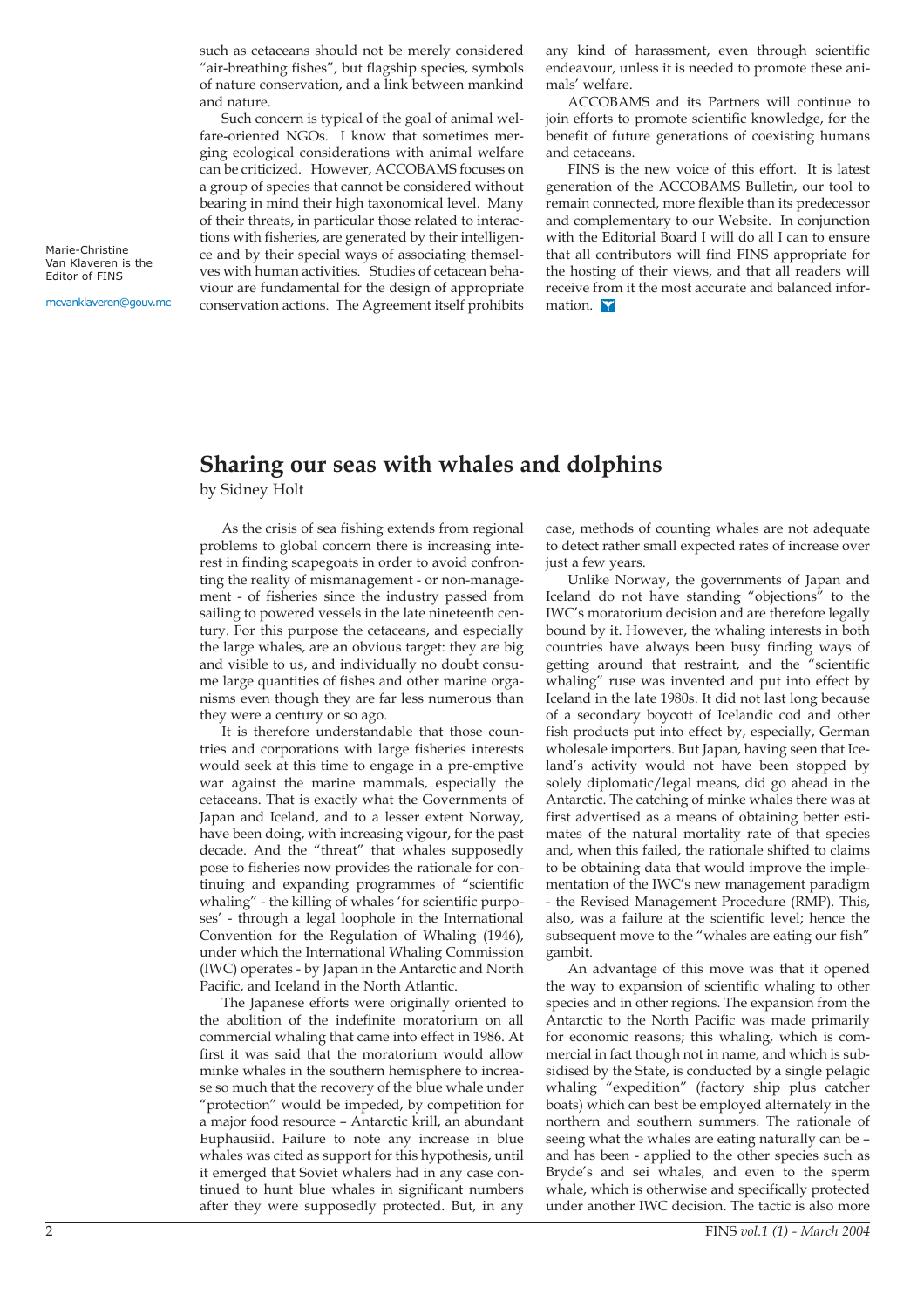plausible in the North Pacific than in the Antarctic, because the whales there are indeed consuming some fishes of current human interest, not merely krill and copepods.

That is the background to the present confrontation between groups of states in the IWC. But the scientific whaling is, in its turn, simply the precursor to a plan for "scientific multi-species management" involving large-scale culling of big predators for the purpose of maximising the human catches of their prey. That is the gist of the message being conveyed relentlessly by Japanese officials not only to the IWC but to a whole series of international conferences, convocations and negotiations, including those held under the auspices of the United Nations system, especially FAO - the Food and Agriculture Organisation based in Rome. This and other signals tell us that what is now at stake is much more than the lifting of the commercial whaling moratorium. How else can one explain the absurdity of the claim by the Japanese delegation to the UN Conference on World Food Security that such security depends on the resumption of whaling, now an economically derelict industry? The reality is that if whales ever do again play a significant part in human nutrition, as they once did, it will be when they have been left alone to recover in numbers over the next century or two. We can surely leave it to future human generations to pick up again the fierce debate about whether it is ethical to eat whales and dolphins.

ACCOBAMS is both a political and a scientific body, so I want now to give attention to the relation between science and politics/management/conservation in this context. First, when confronted with the argument that wild predators are consuming, inter alia, species of prey of commercial interest to humans so they should be "culled", the usual reaction of biologists - especially the mathematically inclined ones - is to point to the complexity of the food chains or web. Normally the diet of the whale or dolphin may consist only partially of species of economic interest to humans, and also they are rarely the sole wild predators on those species; they are often not even the main predators on the species. Add to this other inter-species interactions, cannibalism, other forms of competitiveness than predation, all masked by natural or human induced environmental changes, and the result is often that we, as scientists, can say little more than that it is by no means sure that culling some cetaceans would improve fisheries. Sometimes we can go further and say that such inadequate data as we have suggest that culling the big predators would actually harm the fisheries that target some of their prey species.

Popular pamphlets have been published to explain all this, and some of them do it quite well. UNEP, with a coalition of environmentally concerned NGOs, has published a competent and useful "Protocol" that sets out the data and modelling requirements for a rational evaluation of culling proposals. But I think a consequence of these efforts might be to induce an effective rejection by many lay persons, politicians and administrators, media persons, people in the fishing industry, and the general public, of the scientific approach . They can conclude that it is all so complicated that we can better use our "common sense", and that tells us that if whales and dolphins eat fish then if there were fewer of them we would get more; and, anyway, scientists are

always asking for more money for research! Some of us would even be wary of directly confronting that attitude, believing that no matter how many "data" were obtained we might not be able to provide sure models of how marine ecosystems would react to such culling, just as we are severely limited, in principle, in the prediction of other complex systems, such as the weather. As an example of deeper problems, consider the fact that multi-species models of marine systems do not take account of the likelihood that marine mammals can, and do, deliberately select their diets, and switch their preference just as do terrestrial mammals – and perhaps birds - rather than swimming about gulping down what happens to be there that is edible.

The propaganda campaign in favour of whale culling, by Japanese authorities, has been largely confined to demonstrating that, globally, the cetaceans consume far more "living marine resources" than the recorded catches by humans. This is reinforced by leaflets and booklets with lurid photographs of whale stomachs full of fishes that appear also on Tokyo fish market. They seem to have decided that the "revelation" of stomach contents is adequate for their political purpose, and that looking closely at ecosystems through multi-species models would only confuse the argument. It is therefore perhaps worthwhile, though not scientifically so interesting, to examine critically the "evidence" of huge consumption of marine resources by cetaceans.

This has yet to be done comprehensively and decisively. A workshop organised in Venice by the Commission for the Scientific Exploration of the Mediterranean Sea (CIESM) recently began to look at some aspects of this issue. Generally, the examination of stomach contents is only for the purpose of determining what the predator has been eating, not how much. Even in that very limited task serious problems are met in taking account, for example, of the different rates of digestion (and hence disappearance) of different prey species. And the variation from one stomach content to another is enormous, thus creating serious sampling problems. Then, the quantities eaten are estimated by metabolic calculations that simply involve scaling quantities measured in experiments with captive mammals with the size distributions of the wild animals. There are three ways of doing that (which were compared at an IWC workshop last year (boycotted by the Japanese authorities) and they give widely differing results.

The total consumption figures compiled by scientists associated with the whaling industry were dominated by the vast quantities of krill and copepods presumed to be eaten by baleen whales in the southern hemisphere; but those species are, of course, of very limited commercial interest to humans. We are left with the fact that dolphins and some whales do eat, in the northern hemisphere, some fishes, squids etc. of interest to fishers. But we are very far indeed from being able to evaluate the consequences, and even further from an ability to predict the further consequences of any systematic effort to decimate the cetacean "culprits".

I think it may in some ways be more important to look at the quantities that are opposed to the consumption by cetaceans: i.e. the human catches. Commercial fishing is extraordinarily inefficient, as well as damaging in terms of use of living marine resour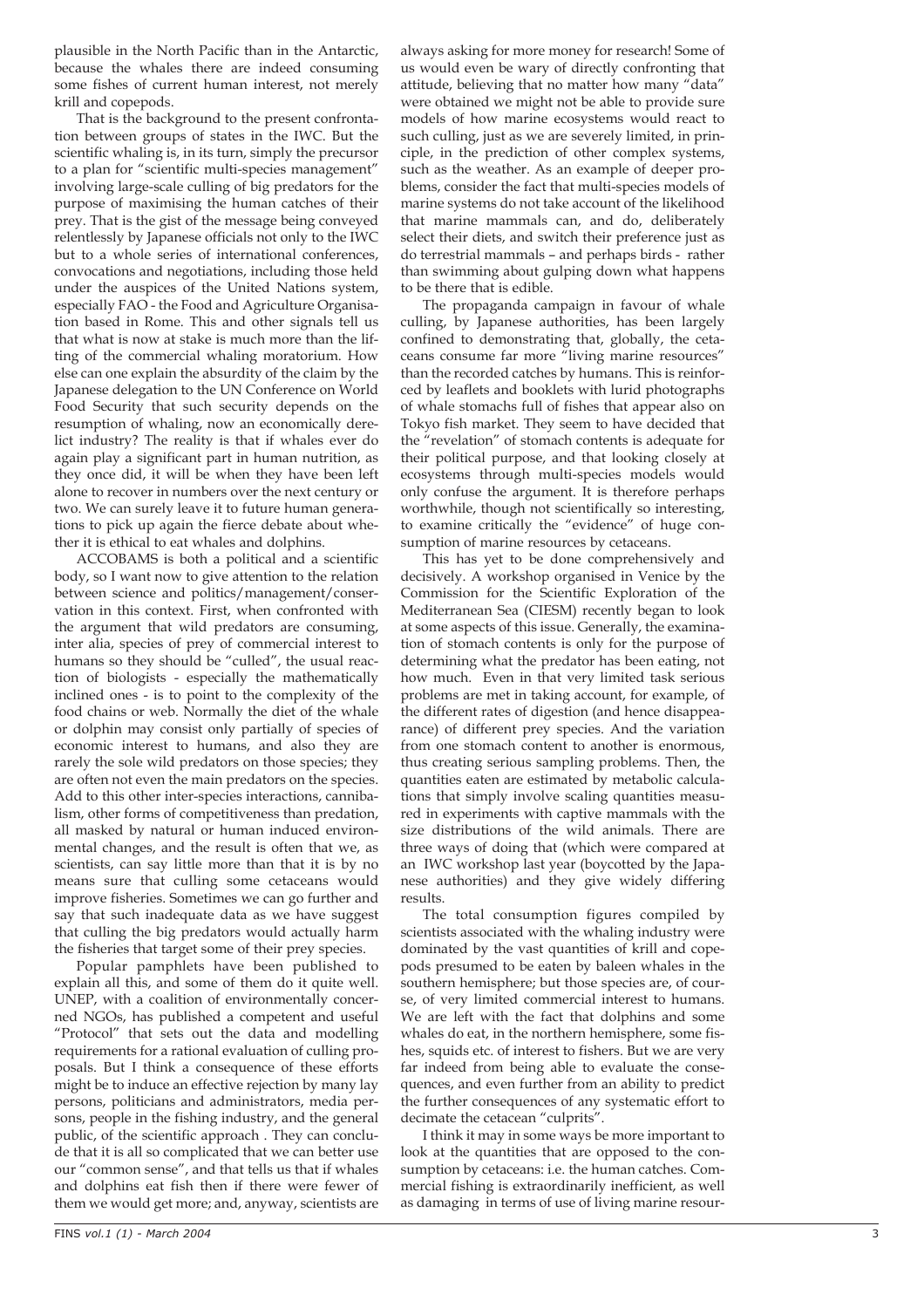ces, and not only because of the management failures that have allowed the depletion of most fish stocks for profit, and the near biological extinction of some of them. The approximately 100 million tonnes of catches recorded annually, a figure that is contrasted with the claimed several hundred million tonnes consumed by cetaceans, is in fact a small proportion of what humans actually extract or kill, directly, and as measured by its contribution to human nutrition. Firstly, nearly half of the recorded catch is reduced to fish-meal and oil, the main use of which is in livestock feeds. For every tonne of fish processed in this way we might get 100kg of farmed trout, salmon or chickens (and the oil going into salmon feeds now is so contaminated with POPs etc that it has recently been shown to be dangerous to eat the "farmed" fish frequently. But that's another story!)

Secondly, huge quantities of fishes and other organisms are discarded at sea because there is no market for them at that place and time. There are few estimates of the quantities involved but they seem to be of the order of scale of the total recorded landings. Thirdly, similarly vast quantities of living materials are thrown overboard from trawlers as "rubbish"; they are not even noticed as "discards".

Fourthly, some kinds of fishing gears destroy "marine living resources" directly, such as benthic animals mangled by bottom trawls. There are few estimates of quantities but those few that are in the scientific literature suggest the global quantities are very high. Fifthly, of the landed catch that goes to direct human consumption only a small proportion actually finds its way into human stomachs. Take away the heads, bones and organs, and less than half of that part of the landed catch designated as for human consumption actually enters the human food chain. Of course the waste may in some circumstances be utilized, partly, for other commercial products (just as baleen whale oil was used in the early part of the 20th century largely to make the munitions with which the first World War was fought) but that is hardly relevant if the argument is about World Food Security!

Overall, it may be said that humans have a vastly greater direct impact on living marine resources than do the cetaceans, while actually securing far less metabolic input. Additionally, of course, there are the indirect and incidental impacts of fishing of which researchers on cetaceans are well aware - incidental catches of dolphins, seabirds and unwanted fish species in nets and on lines. Possibly more important is an indirect effect against which provision is made in the UN Convention on the Law of the

Sea but which has largely been ignored: the requirement that fisheries - especially on species that form the prey of others - be so managed that the productivity of dependent species (i.e. the other predators) is not adversely affected.

Returning now to the matter of the stomach contents of "scientific" whales and stranded dolphins and porpoises, the point was made over and again, at the CIESM workshop mentioned above, that species overlap between the diets of the cetaceans and the catches by humans does not mean they are competitors, it only indicates a potential for competition. Ecologically, existence of competition requires a contrary effect, i.e. an increase in one will cause a decrease in the other, and vice versa.

And, finally, a comment on sustainability, and a warning about multi-species and ecosystem management, two related ideas that look attractive to most ecologists and some managers. When, in the 1960s, it was evident to all that the baleen whales in the Antarctic were desperately over-fished, it dawned on some whaling operators that returning to a sustainable catch level would probably be socially and financially extremely uncomfortable if not painful. They opted, while paying lip-service to "conservation", to devise an exit strategy that required continued whaling with high intensity for a number of years. In this way biologically and economically unsustainable whaling turned into forms of sustainable development in the economic sense. Specifically, blue and fin whales were converted into shipbuilding industries in Norway and a road haulage corporation in Scotland.

The political world has adopted a sustainability paradigm and it is now politically difficult to argue openly for unsustainable use of renewable living resources. Yet, with a global fisheries crisis, not unlike the whaling crisis of the 1960s, I imagine that some fishing corporations are looking to exit strategies rather than painful, selective down-sizings. Here, just as whalers have been ready to highjack the IWC's provision for samples of whales to be killed for scientific purposes, there is some interest in a corresponding distortion of the ideals of multi-species and ecosystem management. The logic is simple in concept: continue to deplete (and make profit from) some very high value predatory species (whales, tunas, others) with the purported objective of benefiting the smaller, but more numerous and - in overall value – still profitable prey species. As scientists we need to be aware of how easily interesting, but perhaps rather idealistic, concepts can be perverted for shorter-term economic gain.

Want to send news and articles to FINS? We welcome contributions in the field of cetacean conservation from all parties. Please send proposals, suggestions and items for the calendar of events to: G. Notarbartolo di Sciara[, disciara@tin.it](mailto:disciara@tin.it)

Sidney Holt, a marine biologist and oceanographer, was the director of Fisheries Resources at FAO, where he served for 25 years. Since his retirement he is a consultant on marine environmental issues.

[sidneyholt@aol.com](mailto:sidneyholt@aol.com)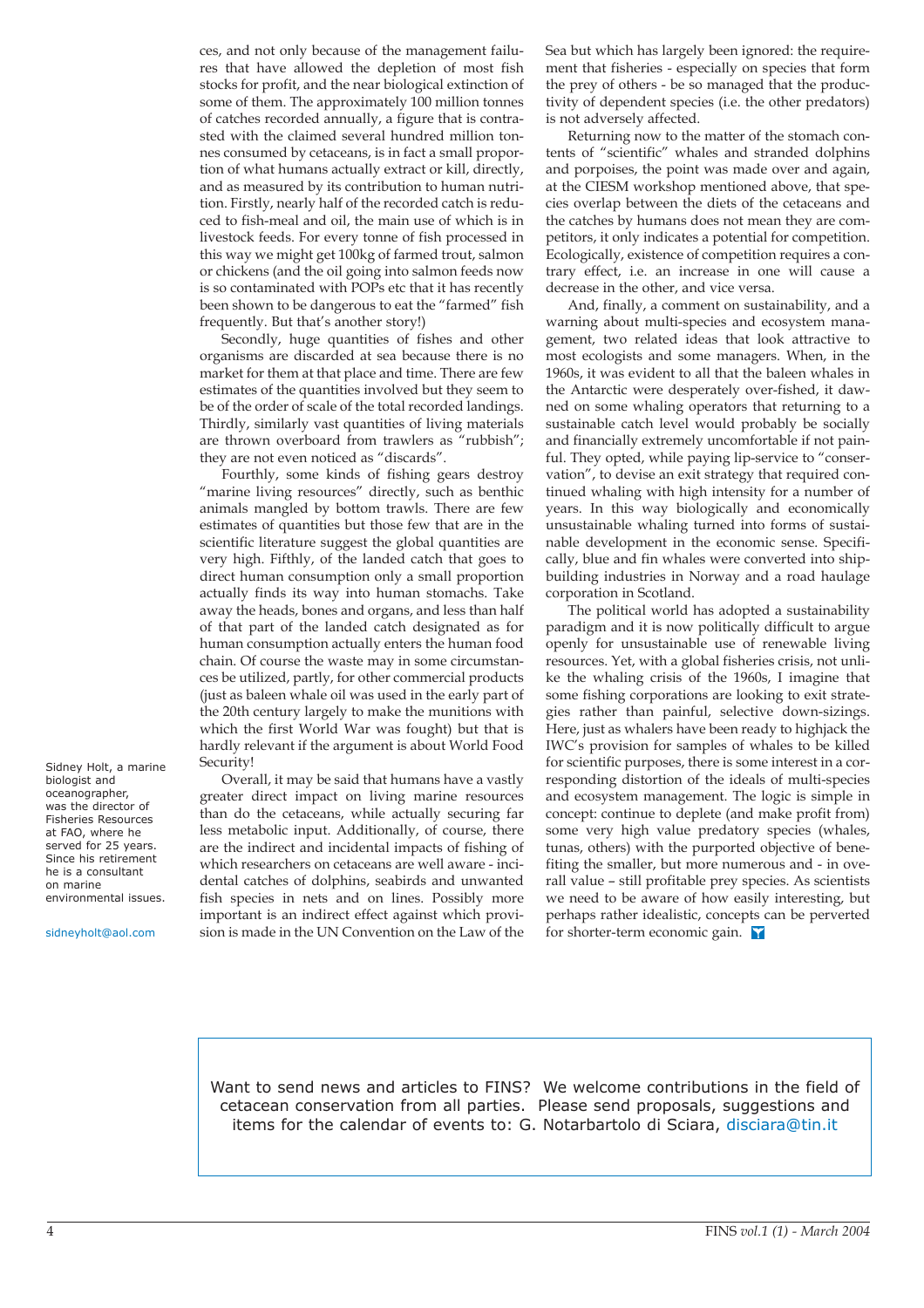# **The Scientific Committee of ACCOBAMS**

by Giuseppe Notarbartolo di Sciara

The Scientific Committee of ACCOBAMS is the most active collegial organ of the Agreement, meeting approximately once every year, but also conducting a series of activities on a continual basis. This is possible because most members of the Committee are professionals in the field of cetacean conservation science, and therefore the Committee's activities are natural ingredients of their professional life. The rules for the composition of the Committee were specifically designed to ensure that, at a minimum, a substantial portion of the Committee is made of cutting-edge specialists of cetacean ecology and conservation. This ensures that the Committee is a truly scientific, rather than bureaucratic body, and will always be able to fulfil its role of advisor to the Meeting of the Parties in the best possible way.

The Scientific Committee of ACCOBAMS is composed of 12 members. Four of these are nominated by the Parties during their ordinary meetings, each of them representing a sub-region of the Agreement area (i.e., contiguous Atlantic area and western Mediterranean; central Mediterranean; eastern Mediterranean; Black Sea). To ensure maximum turnover in membership, and to afford the opportunity of participating in the Committee's activities to the greatest possible number of local scientists, the orientation is that such appointments be not renewable. Five members are nominated by the General Secretariat of CIESM (the International Commission for the Scientific Exploration of the Mediterranean) from within the Commission's Task Force on Marine Mammals. The remaining three members are representatives, respectively, of the European Cetacean Society (ECS), of the Scientific Committee of the International Whaling Commission (IWC), and of the World Conservation Union (IUCN).

The first meeting of the Scientific Committee was held in Tunis in October 2002; the second occurred in Istanbul in November 2003. Participation to the Committee meetings by invited experts and observers is being encouraged and increasingly expanded, with the aim of making such meetings an opportunity for contact and exchange among the greatest possible number of actors of the scientific and conservation community throughout the Agreement Area.

Most importantly, the Scientific Committee can be best described through the work that it carries out, in order to support the Meeting of the Parties to pursue the objectives of the Agreement, and in particular the prescriptions of the Conservation Plan. The main activities (listed and described under www.accobams.org/activities/index.htm) stem from the "implementation priorities" which were adopted by the First Meeting of the Parties (March 2002).

Some of the most relevant decisions concerning such activities, adopted at the last meeting of the Scientific Committee (22 November 2003), are summarised as follows:

**Whale watching.** A set of guidelines for the regulation of whale watching in the Agreement area was prepared by a working group coordinated by Mark Simmonds. Although the guidelines were formally adopted during the last meeting, it was considered helpful to maintain an operational working group, tasked with further elaborating and updating the guidelines.

**Competitive interactions between dolphins and coastal fisheries**. A questionnaire was prepared by a working group coordinated by Drasko Holcer. Considering that bottlenose dolphins appear to be responsible for most interactions in the Agreement area, it was suggested to combine this activity with the work in progress to develop a conservation plan for the species (see further on). Furthermore, in order to provide guidance to the Secretariat concerning how to address the frequent requests for advice received on the use of acoustic deterrent devices, it was decided to convene a meeting, as soon as possible, of a small group of experts, with the task of updating relevant guidelines that had been produced in a previous workshop convened by ICRAM in 2001. A recommendation to this effect, on guidelines for the use of acoustic deterrent devices, was also adopted.

**By-catch**. The Committee approved the idea of preparing a proposal for the systematic collection of information on bycatch of cetaceans in the Agreement area, to be funded possibly by the EC, and supported by other relevant international organisations, such as FAO's General Fisheries Council for the Mediterranean (GFCM). Of relevance to the issue of by-catch, it was pointed out that driftnets were coming back in use in several areas of the Mediterranean Sea, even in MPAs for cetaceans, though under different names, and with some technical peculiarities aimed at differentiating them from traditional driftnets. The situation was of great concern as driftnets are considered to be the single gear inducing the highest number of incidental captures of cetaceans, and the intensive use of driftnets in the Mediterranean in past decades had contributed to a firm position by the U.N. and at the origin of a ban declared by the EU. A recommendation on pelagic gillnets was therefore adopted by the Committee.

**Protected areas for cetaceans.** The usefulness of having networks of protected areas was remarked, as emphasized, most notably, by the World Summit on Sustainable Development (WSSD, Johannesburg 2002). The following actions were adopted: (a) to undertake a revision of the annotated format for the proposal of SPAMIs, to account for the special needs required in the establishment of MPAs for cetaceans; (b) to test the revised annotated format by compiling proposals for the areas identified by the First Meeting of the Parties. Priority should be given to areas under the jurisdiction of a country Party to ACCO-BAMS, notably the pre-identified sites in Croatia and in Ukraine. Concerning the remaining two sites, both in Greece, a demarche should be undertaken by the Secretariat with the Greek Government to verify its willingness to cooperate in such action; (c) to identify additional areas for the designation of MPAs for cetaceans in the Agreement Area; and (d) to establish a working relationship with the body in charge of the management of the Pelagos Sanctuary in the Ligurian Sea. The regional representatives have been asked for the preparation for a list of marine protected areas in collaboration with both Sub-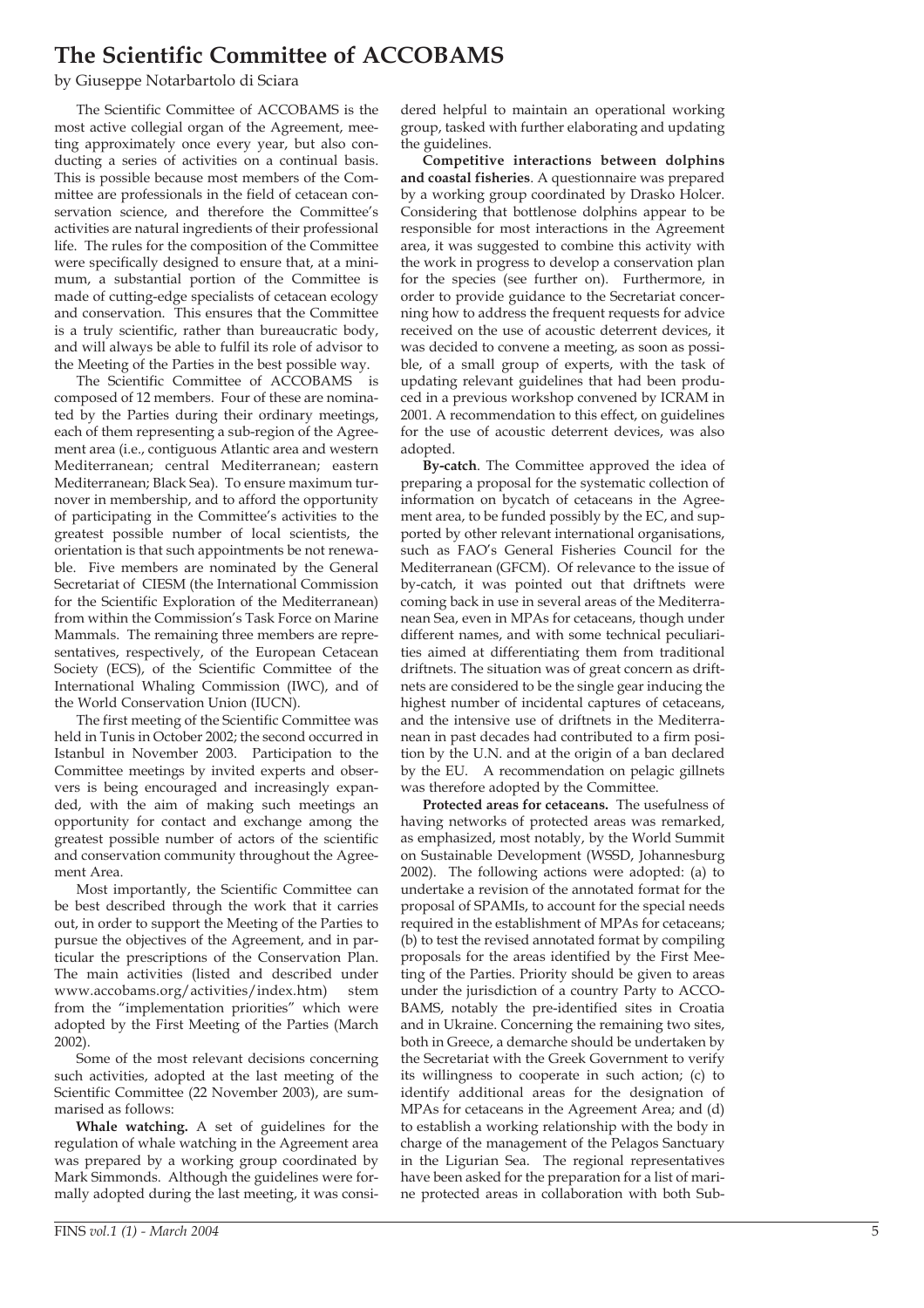Regional Coordinating Units, with the view to extending the remit of these protected areas for cetacean protection. Finally a recommendation on the establishment of a link with the Pelagos Sanctuary was adopted by the Committee.

**Conservation plan for cetaceans in the Black Sea**. A strategy for cetacean research and conservation actions is being developed as a matter of high priority under the coordination of Alexei Birkun. A concept paper for a medium-sized GEF project has been modified based on advice received from the UNEP office in Nairobi. In parallel, a strategic document for the conservation of Black Sea cetaceans was presented, which was prepared as a collaborative effort among scientists from Ukraine, Russia, Georgia and Italy, joined in Istanbul by Turkish colleagues. The strategy includes activities on management, education and awareness, and research and monitoring. A recommendation to the Black Sea countries, was also adopted, urging them support the GEF project with human and financial resources as a matter of high urgency.

**Conservation plan for common dolphins in the Mediterranean Sea**. Giovanni Bearzi gave a progress report on the project - funded by ACCOBAMS, by the Whale and Dolphin Conservation Society and by ASMS OceanCare - which began in May 2003 and will end in April 2005. Most of the threats to the relevant population have been identified, and the IUCN has listed in the most recent Red List the Mediterranean population as endangered based on a proposal of the Species Survival Commission's Cetacean Specialist Group. A dedicated space was also prepared on the ACCOBAMS Science website.

**Conservation plan for bottlenose dolphins in the Mediterranean Sea**. A plan proposal was presented, which had been requested to Giovanni Bearzi from the Scientific Committee in previous months. Attention was drawn again on the fact that this is one of two species listed in Annex II of the "Habitats Directive". Donors' interest for one species can result in benefits to other species, if problems such as interactions with fisheries are addressed. The Chair's proposal, to set up a small working group to draft a short document to raise the interest in appropriate circles, was adopted.

**Basin-wide sperm whale survey**. The International Fund for Animal Welfare (IFAW) presented a pilot study cruise it had carried out in Summer 2003 aboard the vessel "Song of the Whale" on behalf of ACCOBAMS in the central Mediterranean and surrounding areas, describing the areas tracked, and the results of their encounters with sperm whales as well as with several other species, including cetaceans rare in the region. This preliminary survey on sperm whales has provided the basis for knowing the needs for future more in-depth studies. The matter of the preparation of a future survey based on what was learned from the preliminary study was raised, and the creation of an ad hoc group to prepare a proposal with an appropriate budget towards that activity was decided.

**Fin whale conservation activities**. Studies of fin whales in the Mediterranean, in addition to serving in general conservation purposes for the species in the area, could provide excellent insight into the problem of collisions between vessels and large cetaceans. The suggestion was made that a workshop be organised to promote progress on the study of this

species. The Committee recognised that the primary aim of the workshop should be to gather all experts involved in fin whale research in the ACCOBAMS area, to develop a co-ordinated research plan, to avoid duplication of effort and the development of agreed methods of data collection and analysis. An important component of the workshop will be to develop a framework for the sharing of existing and future relevant datasets amongst scientists in the region. The Committee recommended as well the establishment of a joint steering group to develop a detailed agenda and practical arrangements for the workshop. A recommendation to this effect was adopted. The Secretariat proposed to contact the three countries involved in the Pelagos Sanctuary to look into the possibility of collaborating in the organisation of the workshop.

**Ship collisions**. Two different approaches to the problem were suggested: an impact assessment and the development of mitigation measures. The Committee proposed that an ad hoc workshop be organised, possibly in cooperation with the Pelagos Sanctuary, ideally to be held in the context (e.g., immediately before) of the fin whale workshop referred to above. The Committee adopted a recommendation on this subject.

**Photo-identification training activities**. A pilot course was organized at the Tethys Research Institute field station in Kalamos, Greece, attended by Black Sea researchers (two from Ukraine, two from Russia and two from Georgia). Intensive training activities, centred around dolphin photo-identification methods, were conducted both at sea and at the base. A follow-up was organized in Balaclava, Ukraine to examine the work done by Black Sea researchers in the Kerch Strait. Overall, this experience was very successful. The Secretariat mentioned that a program with Georgia related to this issue is being organised for 2004.

**Tissue banks**. A progress report on the establishment of a system of tissue banks in the Agreement area was introduced by the Chair. Daniel Cebrian (RAC/SPA, Tunis) informed the participants about the symposium scheduled for 2004 on cetacean conservation in Libya, a country willing to become active in cetacean issues. An important part of the symposium will be a training workshop on tissue banks, mainly addressed to participants from the southern and eastern Mediterranean coasts. Invited expert Prof. Bruno Cozzi from the University of Padua informed that both the Universities of Padua and Barcelona are participating in the creation of tissue banks within the Agreement area.

**Emergency Task Force**. A programme document was presented by the Chair to stimulate progress on this action, which had been rather slow in the past. Mark Simmonds agreed to coordinate the working group to carry out what is needed for its implementation.

**Strandings**. Toni Raga presented the stranding database prepared by the University of Valencia, explaining that the database was originally intended for the Barcelona Convention area, but has now been adapted to host the entire Agreement area. Data retrieval has started and national focal points and coordinators should provide their countries data for 2000, 2001 and 2002 at this time. The Chair indicated that there is also a need to develop the institutional, operational and logistic framework for the imple-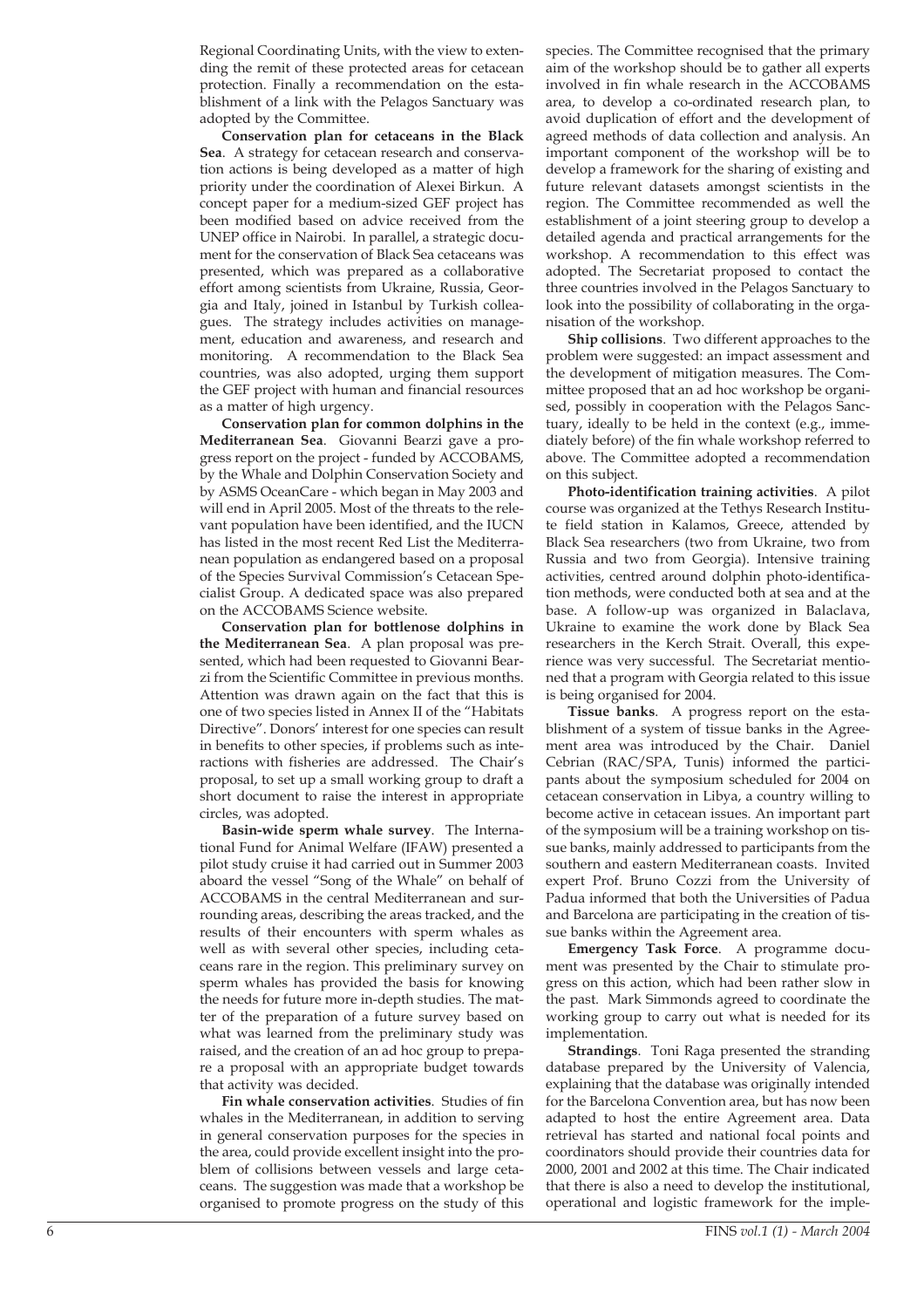mentation of an Agreement-wide stranding network, which would function as an umbrella to the assemblage of national stranding networks within both Member States and Riparian States. A basic element of this effort lies in the identification of expertise for the preparation of such a complex project. The Committee adopted a recommendation to all Member and Range States to promote the implementation of national stranding networks. The importance of disposing of adequate methods and technologies to address live strandings was also noted. Anastasia Komnenou proposed that such a delicate and complex topic be the subject of an ad hoc meeting, which she would be ready to organise in Thessalonica, Greece in 2004, in cooperation with Mark Simmonds.

**Anthropogenic noise**. During its first meeting in Monaco in March 2003, the Bureau of ACCOBAMS urged the Scientific Committee to prepare a recommendation directed to government agencies, the scientific community, the industry, and the military, on the use of active sonar and other man-made, high level underwater impulsive sound. A brainstorming meeting on the effects of anthropogenic noise on cetaceans in the Agreement area was therefore held one day before the 2003 Committee meeting. The Chair briefly summarised the results of the brainstorming meeting before opening the floor to a discussion aimed at helping to draw up a recommendation. Concern was expressed by Committee members on the actual and potential negative effects of anthropogenic noise on cetaceans in the Agreement area. There is now general acceptance that mass strandings of cetaceans, and most notably of beaked whales, may result from military sonar activities, also within the Agreement area. It was recognised that a number of monitoring and research projects need to be initiated to address questions related to the possible effects of anthropogenic noise in the ACCOBAMS area, including mapping of local ambient noise, the assessment of potential acoustic risk for individual species, and the carrying out of targeted, well-defined experiments to identify and quantify actual and potential risk for such species. The discussion also dealt with the need for specific management measures, such as avoiding the use of military sonar in areas known to contain habitat of Cuvier's beaked whales, which can be implemented already without invoking the need for further research. The Committee recommended that existing guidelines for the use of military sonar, developed by NATO and possibly by other organisations, be made available for review, with a view to developing common sets of guidelines for use in the Agreement area. Throughout the discussion, it was noted

that the Committee did not imply that military sonar represents the only important threat to cetaceans related to anthropogenic noise in the Agreement area. Rather, it reflects the fact that the cause-effect link in this situation is best understood at present. Other sources of underwater man-made noise known or presumed to affect cetaceans, such as those deriving from seismic exploration, are known to occur in the ACCOBAMS area. The Committee therefore recommended that guidelines existing in some countries for the use of such non-military sonic devices be also submitted for review. A recommendation on man-made noise in the ACCOBAMS area was finally adopted by the Committee.

**Eco-labelling**. Based on a request from the first meeting of the Bureau, the Scientific Committee addressed the issue by listing activities that would benefit from eco-labelling, a practice which should be encouraged to strengthen the conservation of cetaceans in the ACCOBAMS area. A study was recommended to provide suggestions to orientate the stakeholders in elaborating tools, such as guidelines, guidance, charts, codes of practice, etc., to certify and give labels to users and companies, to identify the main uses and activities which may affect cetaceans, to determine the legal questions which result from them, and to review the existing regulations which may be imposed to optimally conserve cetaceans.

**Prey depletion**. The Chair presented a document on the subject, with suggestions for addressing the problem on how to determine whether a cetacean population is undergoing nutritional stress. He also informed the Committee on the intention by the CIESM of organising an international workshop on the roles of cetaceans in their ecosystems, with an emphasis on the Mediterranean (see story in this issue of FINS). The Committee suggested that the outcome of such workshop may provide the stimulus for a set of ad hoc recommendations from the Scientific Committee to the Meeting of the Parties, to engage in further action in this field.

Updated information on the composition and activities of the Scientific Committee can be found on ACCOBAMS the website.

The site also contains the Committee's Rules of procedure, copies of the reports of both meetings, as well as the recommendations adopted, the agendas, and all the annexed documents.

The third meeting of the Scientific Committee is scheduled for early 2005, a few months after the second Meeting of the Parties.

The exact date and venue of the meeting will be announced later this year.

Giuseppe Notarbartolo di Sciara is the chair of the Scientific Committee of ACCOBAMS

For more information: [www.accobams.org/](http://www.accobams.org/index_science.htm) index\_science.htm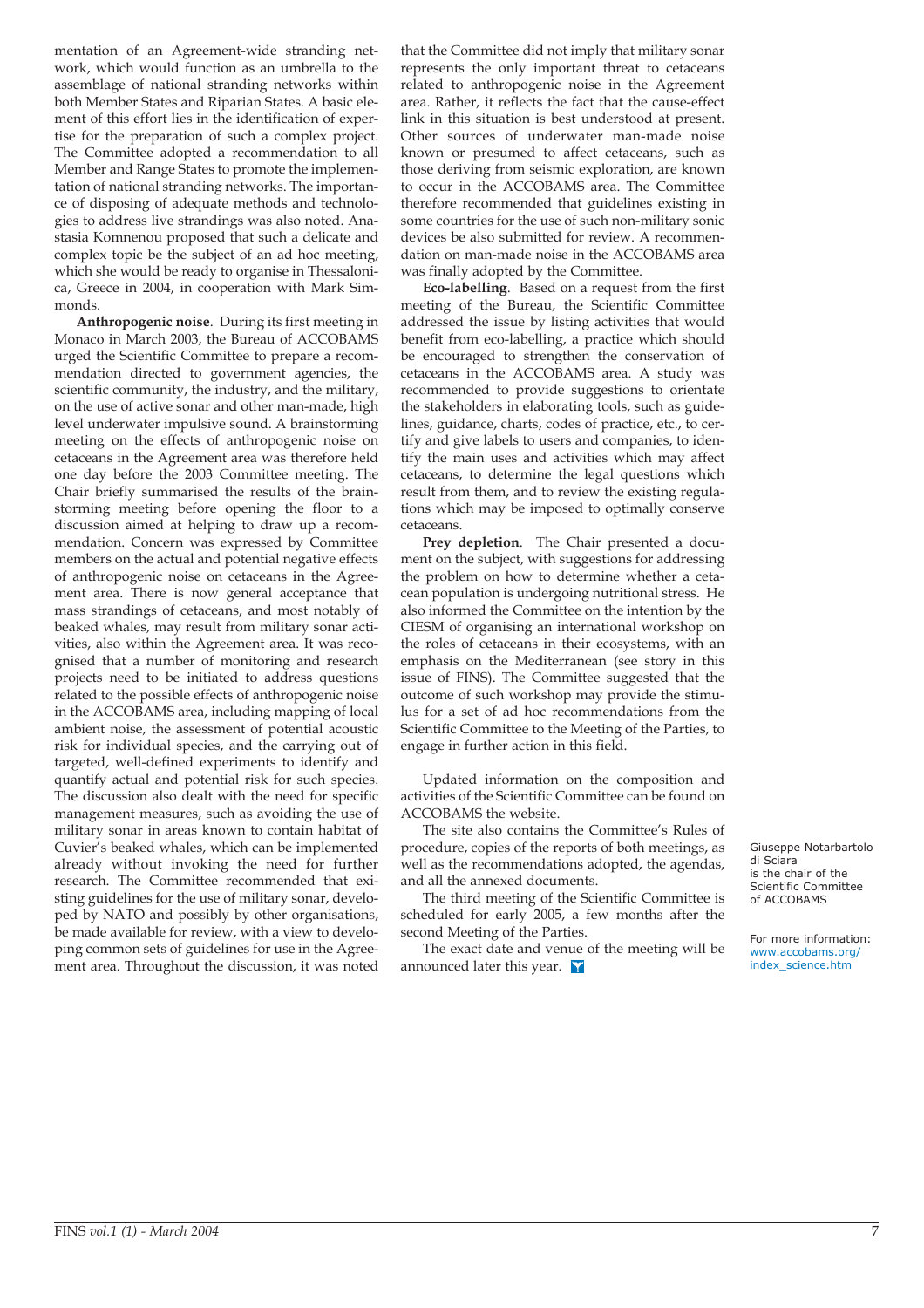# **The plight of the Mediterranean common dolphins**

by Giovanni Bearzi and Randall R. Reeves

For more information: [www.accobams.org/](http://www.accobams.org/species/Delphinus_delphis/index.htm) species/ Delphinus\_delphis/ index.htm

Bearzi, G., Reeves, R.R., Notarbartolo di Sciara, G., Politi, E., Cañadas, A., Frantzis & A., Mussi, B. 2003. Ecology, status and conservation of short-beaked common dolphins (*Delphinus delphis*) in the Mediterranean Sea. Mammal Review 33(3):224- 252.

Bearzi, G., Holcer, D. & Notarbartolo di Sciara, G. In press. The role of historical dolphin takes and habitat degradation in shaping the present status of northern Adriatic cetaceans. Aquatic Conservation.

Giovanni Bearzi, Pew Marine Conservation Fellow, is president of the Tethys Research Institute and contract professor of cetacean conservation at the University of Venice, Italy

#### [bearzi@inwind.it](mailto:bearzi@inwind.it)

Randall R. Reeves is chair of the IUCN/SSC Cetacean Specialist Group and is based in Canada

[rrreeves@total.net](mailto:rrreeves@total.net)

The World Conservation Union (IUCN) has recently described the Mediterranean "subpopulation" of short-beaked common dolphins as Endangered in its Red List of Threatened Animals. This listing highlights how urgent it has become to do something to prevent the complete disappearance from the area of a species that until recently was considered "common" in the Mediterranean. Indeed, common dolphins were one of the most abundant cetacean species - and possibly the most abundant of all cetaceans living in the Mediterranean - until as recently as the 1960s. So, what prompted such a rapid decline? Why did these incredibly beautiful animals leave, die or otherwise disappear? We don't know for sure. A recent review of their status suggests that the decline may be at least partly the result of large-scale habitat changes over the past 30-40 years, and particularly the reduced availability of key prey caused by overfishing and habitat degradation. Other factors that may have contributed to the species' decline include contamination by manmade chemicals, potentially resulting in debilitating effects on their health and ability to reproduce successfully, and incidental mortality in fishing gear, especially gill nets. Environmental changes such as those associated with global warming also may have played a role, for example by influencing the amount or distribution of the dolphins' prey. Although the exact cause or causes are uncertain, there is no doubt about the fact that a large-scale population decline has occurred, and that common dolphins now survive only in relatively small portions of their former Mediterranean range. These latter include the Alborán Sea, in the western Mediterranean, where thousands of animals are still present, and the northern Aegean Sea, where data are scarce but it appears that densities remain fairly high.

The relative importance and interplay of potential threats such as prey depletion, contamination and bycatch are not well understood, so designing and implementing appropriate measures to counteract them is a daunting task. Calling for "more research" (and then yet some more) feels inadequate, perhaps even irresponsible. Although continued monitoring of the last surviving common dolphin communities is important, what we know right now may be sufficient to gain some understanding of the problems and should provide the basis for at least a few precautionary actions. If there is to be any hope of preserving viable numbers of common dolphins throughout much of their historic range in the Mediterranean basin, it will require the timely implementation of carefully planned measures.

This is why ACCOBAMS, with support from WDCS - the Whale and Dolphin Conservation Society and from ASMS OceanCare, have endorsed a project for the conservation of Mediterranean common dolphins that was presented by the Tethys Research Institute during the first meeting of the ACCOBAMS Scientific Committee. This 26-month project includes the preparation of a Conservation Plan, the analysis of 11 years of existing data, and the design of a web site dedicated to Mediterranean common dolphins. These initiatives are aimed at

defining priority actions to protect this endangered dolphin population in key parts of its range.

In some cases, it is now very difficult to conduct meaningful field studies on the species because only rare, scattered individuals remain. However, a thorough review of the existing historical literature may teach us a lot. For instance, in places such as the northern Adriatic Sea, research based on both literature and field surveys has shown that common dolphins and bottlenose dolphins used to be seen regularly in the region. Today, only the latter remain. Why are there no more common dolphins? At least as far as this region is concerned, it appears that the decline was triggered by intensive hunting, particularly in the 1950s when dolphins were slaughtered off the former Yugoslavia because of the perceived high levels of competition with local fisheries. Bounties had been offered to promote the killing of dolphins in the Adriatic beginning in the 19th century. Early hunting campaigns may not have had a major impact on the reportedly abundant dolphin populations, but in the first half of the 20th century institutional campaigns aimed at complete extermination increased in intensity and resulted in the deaths of many hundreds of dolphins. The animals were depicted as "ichthyophagous monsters", "noxious pirates" and "man's worst enemies.". By the time such systematic campaigns came to an end, probably in the early 1960s, Adriatic dolphins must have been severely depleted. Unfortunately, habitat degradation was well underway by then, and it quickly became a source of concern for all of the Adriatic wildlife. Overfishing, eutrophication, anoxia, sea-floor degradation and chemical contamination are some of the threats that have faced the northern Adriatic ecosystem in the last 30 years. It appears that although the remarkably resilient bottlenose dolphins manage to survive at their current low densities, common dolphins - still present in the northern Adriatic until the 1970s - were unable to cope with yet another threat, and disappeared.

What can we do besides lament the disappearance of these magnificent creatures? Sadly, not as much as we would like to. For instance, the forces that cause climate change and chemical contamination are unlikely to be influenced in a major way by concern for common dolphins in the Mediterranean. Our current lifestyle choices, entrenched patterns of overconsumption, human overpopulation and political gamesmanship militate strongly against the types of changes needed to reverse what are essentially global trends. However, at a time when the stark evidence of wide-scale overfishing and the consequent need for immediate and decisive measures to reduce fishing pressure is finally capturing the attention of European decision makers, the goal of conserving common dolphins may converge with, and in fact add to, the momentum building in the direction of improved ecological conditions for the benefit of both humans and wildlife. In this context, the decline of common dolphins provides one more signal that our collective actions can have largescale, unforeseen, unintended, and intractable consequences. **Y**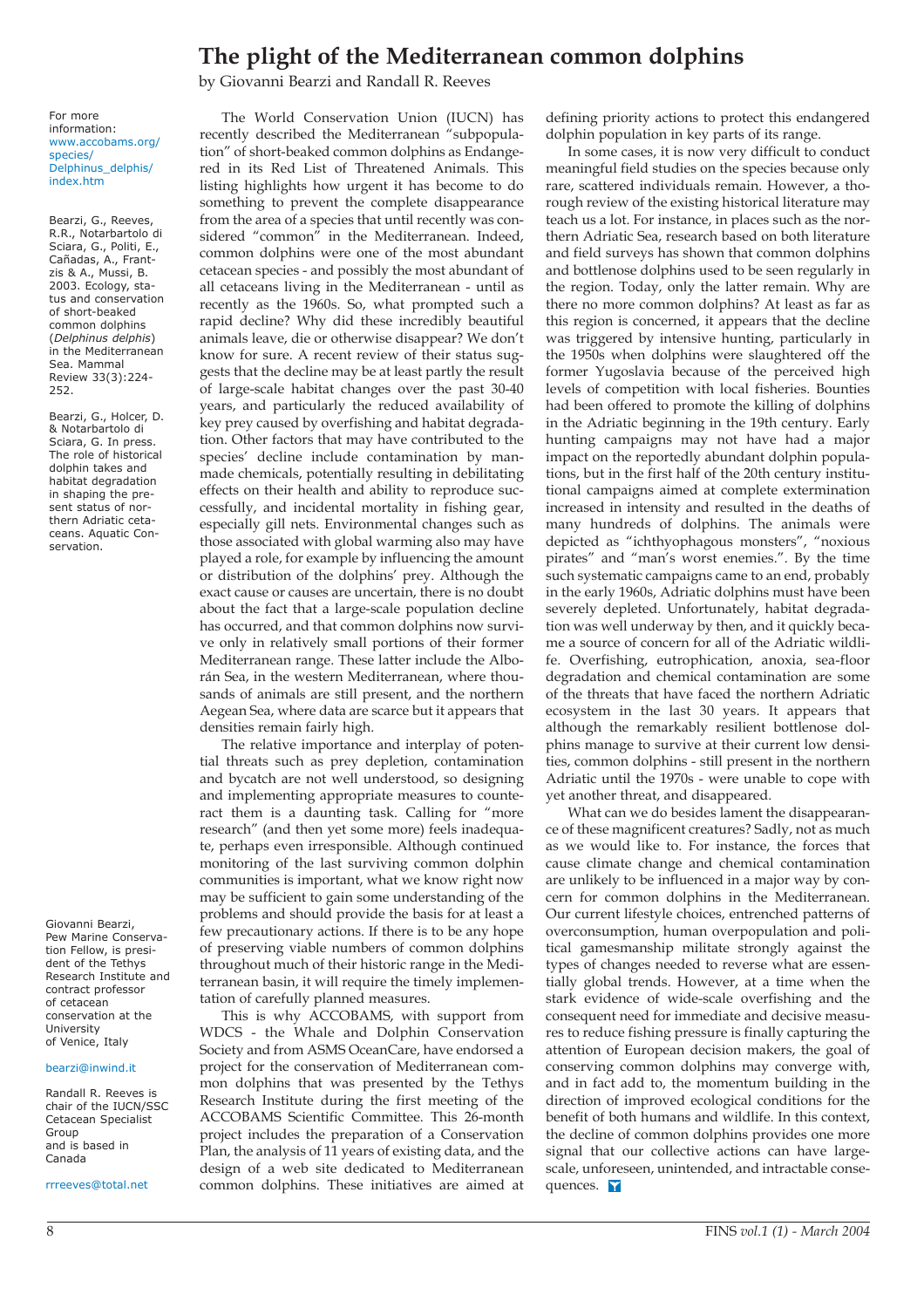# **News from the Secretariat**

by Marie-Christine Van Klaveren

**New ratifications**. With great pleasure the Secretariat announces that Ukraine joined the Parties on 1 Jan 2004, and that France will become Party in spring 2004, following the official publication (occurred on 7 Feb) of the national law on the ratification of the Agreement. Similar processes are in progress in Italy and Lebanon.

**Reinforcement of the Permanent Secretariat by Italy**. In Dec 2003 the Ministry of the Environment of Italy appointed Roberta Mazzucco, expert in international cooperation, and Caterina Ronchieri, expert in law, to second the Secretariat for a period of one year. Their expertise is not only valuable on technical issues, as this example of secondment also improves national and regional cooperation in implementing the Agreement and will be particularly helpful in the preparation of the Second Meeting of the Parties which will be held in Nov 2004. This secondment relies on Resolution 1.6, by which the Parties inter alia call upon Range States to contribute on a voluntary basis to the implementation of the Agreement and agreed that these contributions could also be in kind.

**Voluntary contributions**. As in 2003, the United Kingdom renewed its interest in the implementation of the Agreement by offering a voluntary contribution of €10.000. A substantial support to ACCO-BAMS this year was also provided by the Government of Italy, not only through the secondment of the Secretariat, but also with two considerable voluntary contributions: one of €50.000 devoted to capacity building in the area of the Pelagos Sanctuary for Mediterranean Marine Mammals, and the other of €36.000 (corresponding to the 2003 ordinary contribution) which will be devoted to the development of a regional stranding network.

**ACCOBAMS welcomes new Partners**. The range of ACCOBAMS Partners welcomed ASMS OceanCare and the Spanish Cetacean Society (SEC). ASMS is a Swiss non-profit non-governmental organisation which has dedicated its work to the conservation of marine mammals since it was founded in 1990. In current times, ASMS developed a campaign against noise pollution of the seas and published a legal analysis on "The use of LFA Sonar under International Law". The Spanish Cetacean Society was founded in Valencia in April 1999 with the aim of promoting and coordinating cooperation among persons and institutions working on the research and conservation of cetaceans in Spain and integrating research efforts in the regional, national and international conservation strategies.

**Collaboration with the Pelagos Sanctuary**. Within the framework of the objectives that the two Agreements have in common, the Scientific Committee renewed its willingness to collaborate with the Pelagos Sanctuary by adopting a recommendation focused on the mutual development of activities, such as the organization of a workshop on fin whale conservation research.

**Collaboration with the NGOs**. ASMS and WDCS renewed their financial support to the Mediterranean common dolphin conservation plan for 2004, which is prepared by the Tethys Research Institute, to be presented to the Second Meeting of the Contracting Parties (9 -12 Nov 2004, Palma de Majorca). Two important non-governmental organizations are supporting ACCOBAMS in matters related to cetacean population surveys. IFAW next summer will bring to the Mediterranean its new research vessel Song of the Whale II for a second year of research cruises, in preparation for a basin-wide sperm whale survey, and Ocean Alliance will bring to the Mediterranean its Voyage of the Odyssey (see story on this issue of FINS).

Marie-Christine Van Klaveren is the Executive Secretary of ACCOBAMS

For more information see: [www.accobams.mc](http://www.accobams.mc)

#### **ACCOBAM***Science* **online!** by Giovanni Bearzi

The ACCOBAMS Secretariat has promoted the development of a "Science" section of the ACCOBAMS web site, that features all activities conducted by the Scientific Committee as well as relevant research, conservation, capacity building and public awareness actions.

The site, which is intended to function as a tool for cetacean research and conservation, features a "Species" section including information on all the cetacean species present in the Agreement area, plus a dedicated section on short-beaked common dolphins and the conservation problems they are facing in the Mediterranean. Similar sections are planned for species such as the fin whale, sperm whale, common bottlenose dolphin and harbour porpoise. Another portion of the site provides information on the Scientific Committee and reports on its annual meetings. A large section - currently in preparation - will describe all the actions conducted in the context of the Agreement, from capacity building to whalewatching and tissue banks. A "Resources" section includes useful links and a "Tools" area that provides a number of other links to internet resources that may turn out to be useful for those who are working on cetaceans.

The site also features selected parts of the ACCO-BAMS report "Cetaceans of the Mediterranean and Black Seas: State of Knowledge and Conservation Strategies", which can also be downloaded as full document or single contributions. Selected sections include a "species impact table" and cetacean names in all languages relevant to the Agreement area.

One of the most demanding works has been the design and programming of a database system aimed at a comprehensive review of all cetacean-related activities in the Mediterranean and Black Seas. The database will allow to collect detailed and continuously updated information on cetacean research projects, whale watching activities, organisations and individuals working on cetaceans in the Agreement area. This fully interactive database allows easy data entry and sorting. Database entries are automatically submitted to a moderator for approval before being included in the ACCOBAMS system. At regular intervals, ACCOBAMS will produce comprehensive reports that will be distributed to the concerned parties. This can be done through a series of "export data" functions in the database administration section.

All persons who are engaged personally in research on cetaceans in the ACCOBAMS area having conservation or management implications are invited to submit their information in the database. Whale watching operators are also welcome to enter the data on their operations. A rich database will provide updated information on activities and needs, and will help to create a cetacean conservation community in the ACCOBAMS area.

The ACCOBAMScience web site can be seen online at:

[www.accobams.org/](http://www.accobams.org/index_science.htm) index\_science.htm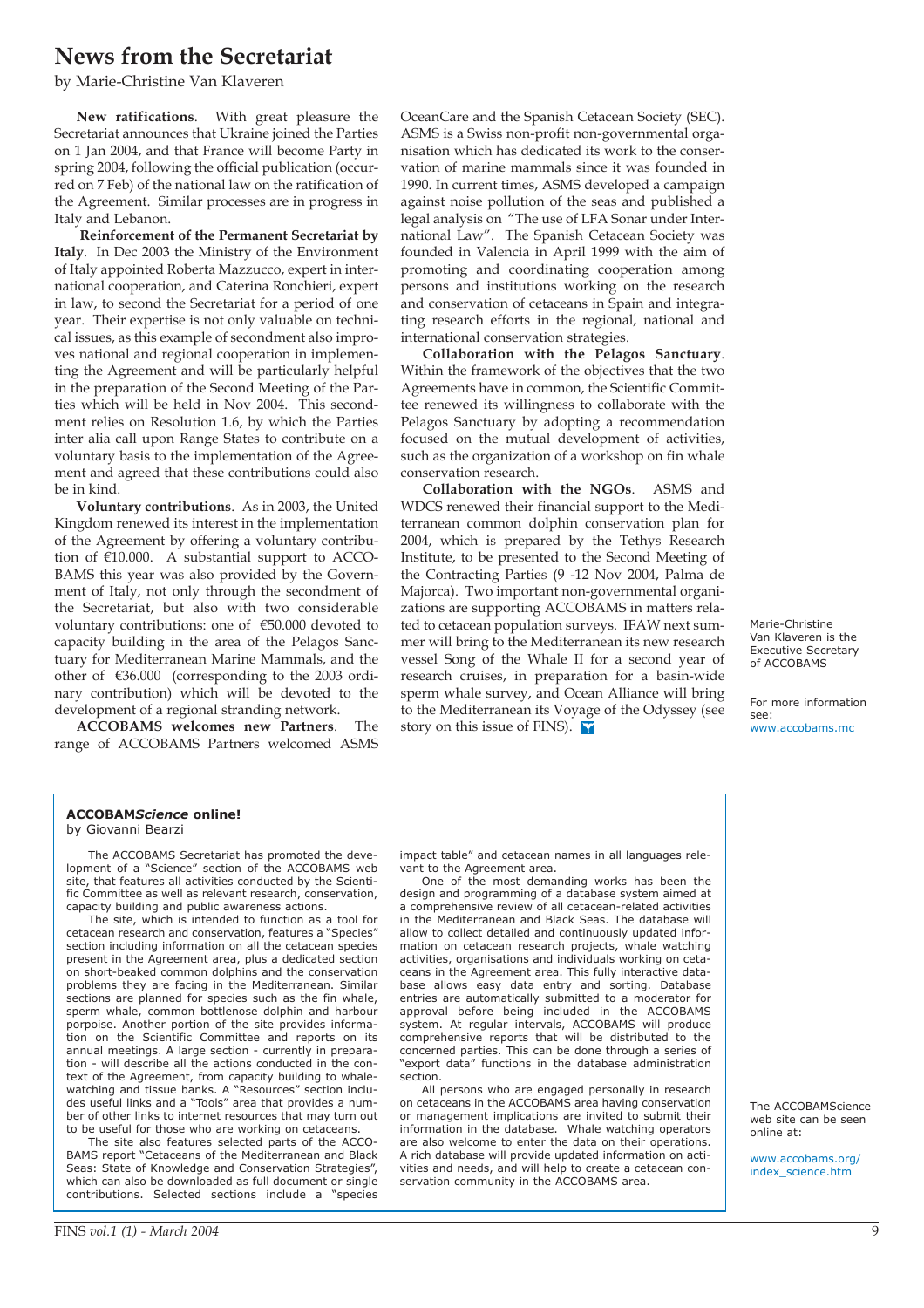## **Short News**

### **A scholarship on cetacean research for Eastern European students**

By Drasko Holcer

Blue World Institute of Marine Research and Conservation, in association with MOL Plc., is offering two funded places for student thesis for the summer research season of 2004 at the Adriatic Dolphin Project on the island of Losinj, Croatia. Students from Croatia, Czech, Hungary, Poland, Romania, Slovakia and Slovenia should be studying biology, geography, natural sciences or a related subject and be in their thesis year.

As this thesis are in the field of cetacean research, their outcomes should benefit to the education of future cetologists and development of cetacean research and conservation in the central and eastern European region. Complete information on the application process, topics and qualifications can be found on the following web address: <http://dolphin.mol.hu>

Drasko Holcer is the president of Plavi Svijet - Blue World/Adriatic Dolphin Project, Zad Bone 11, HR-51551 Veli Losinj, Croatia For more information: tel +385 51 236406 fax +385 51 520275 Internet[: www.blue-world.org](http://www.blue-world.org) e-mai[l drasko.holcer@blue-world.org](mailto:drasko.holcer@blue-world.org) SMS: drasko@vip.hr

**First record of a humpback whale stranding on the coast of Syria (Eastern Mediterranean)** by Adib Saad

On 5 Apr 2003 a dead humpback whale, *Megaptera novaeangliae*, was reported floating one km offshore, N of Tartous, Syria. We towed the carcass to shore, where we could examine the whale, take measures and photographs, and estimate that death had occurred approx. 24-48 h earlier. Species identification was unambiguous. The length of the animal, a male, was 785 cm, and its flipper 164 cm long. We estimate its weight at approx 2 t, and its age at about one year. Upon dissecting the whale we found that the stomach and intestine were empty, except for a small amount of planktonic crustaceans located in the last tract of the intestine.

To the best to our knowledge, in agreement with the local fishermen, this is the first record for the species in this area of the eastern Mediterranean. We could not ascertain the cause of death, however explosions from naval exercises, the collision with a ship, or the loss of the mother (given that at such young age the calf is not independent) are possible explanations.

Adib Saad is professor at the Laboratory of Marine Sciences, Faculty of Agriculture,

Tishreen University, P.O. Box 1408, Latakia, Syria

See the photographs of the stranded humpback whale calf at: [www.accobams.org/index\\_science.htm](http://www.accobams.org/index_science.htm)

### **Rare occurrences of cetaceans along the Israeli Mediterranean coast**

by Aviad Scheinin, Dan Kerem, Oz Goffman and Ehud Spanier

We would like to report on recent rare occurrences of four cetacean species along the Israeli coast of the Mediterranean Sea: minke whale (*Balaenoptera acutorostrata*), humpback dolphin (most probably *Sousa chinensis*), rough-toothed dolphin (*Steno bredanensis*) and false killer whale (*Pseudorca crassidens)*. Cetacean sightings in this area are always suspect of evidence for Lessepsian migration (i.e., *Sousa chinensis*). Dedicated methodological surveys in this area are crucial in order to clarify the occurrence and abundance of these and of other cetacean species in the easternmost Mediterranean Sea.

**Minke whales**. On 8 May 2000 the body of a minke whale calf was found entangled in a gill-net at a water depth of 14 m, 3.5 km off Akko shore (32°55'N; 035°02'E). Sea conditions were calm, water temperature was 23°C. The finding coincided with a very unusual and short-lasting local red-tide event, the sea teaming with macroplankton and unusually large schools of mullet (*Mugil cephalus* and *Liza aurata*). Autopsy revealed milk at various digestive stages in the stomach and intestines, which would indicate the proximity of its mother, but surveys in the area were fruitless. Mitochondrial DNA typing showed relation to the North Atlantic stock of minke whale. On February 8th 2004, another calf, a 5 m female, got entangled in a gill net half a mile offshore (12 m water depth) on the southern outskirts of Haifa. This specimen seemed somewhat emaciated. It too had some digested milk in the stomach and fecal material in the hind gut, with no evidence of prey items.

**Humpback dolphin**. On 10 Jan 2000 a juvenile humpback dolphin was spotted swimming in the Bay of Atlit, 10 km S of Haifa. It had a big, distinct hump and a distinctive identifiable white scar at the base of the dorsal fin. The second sighting was on 18 Jan, at 10:30, inside Jaffa Port, 80 km south of the previous observation. The dolphin was observed for 7 hours, swimming and feeding in water of 2.5-5 m depth and 170C. Outside, a southsouthwesterly storm with gales up to 100 km/h lifted 8 m high waves and the dolphin seemed to be taking refuge inside the port. On 20 Jan. the same individual in apparently good condition was sighted further south, inside Ashdod port. Open sea conditions were still stormy with southwesterly winds up to 45 km/h and 3-4 meter waves. This was the last sighting.

**Rough-toothed dolphins.** During the past eight years IMMRAC's researchers documented five rough-toothed dolphin strandings. In comparison, only one stranding and three sightings (two in 2003) of short-beaked common dolphin (*Delphinus delphis*) occurred during that period. The species is considered rare in the Mediterranean, and this regional clustering seems rather unusual. Interestingly, all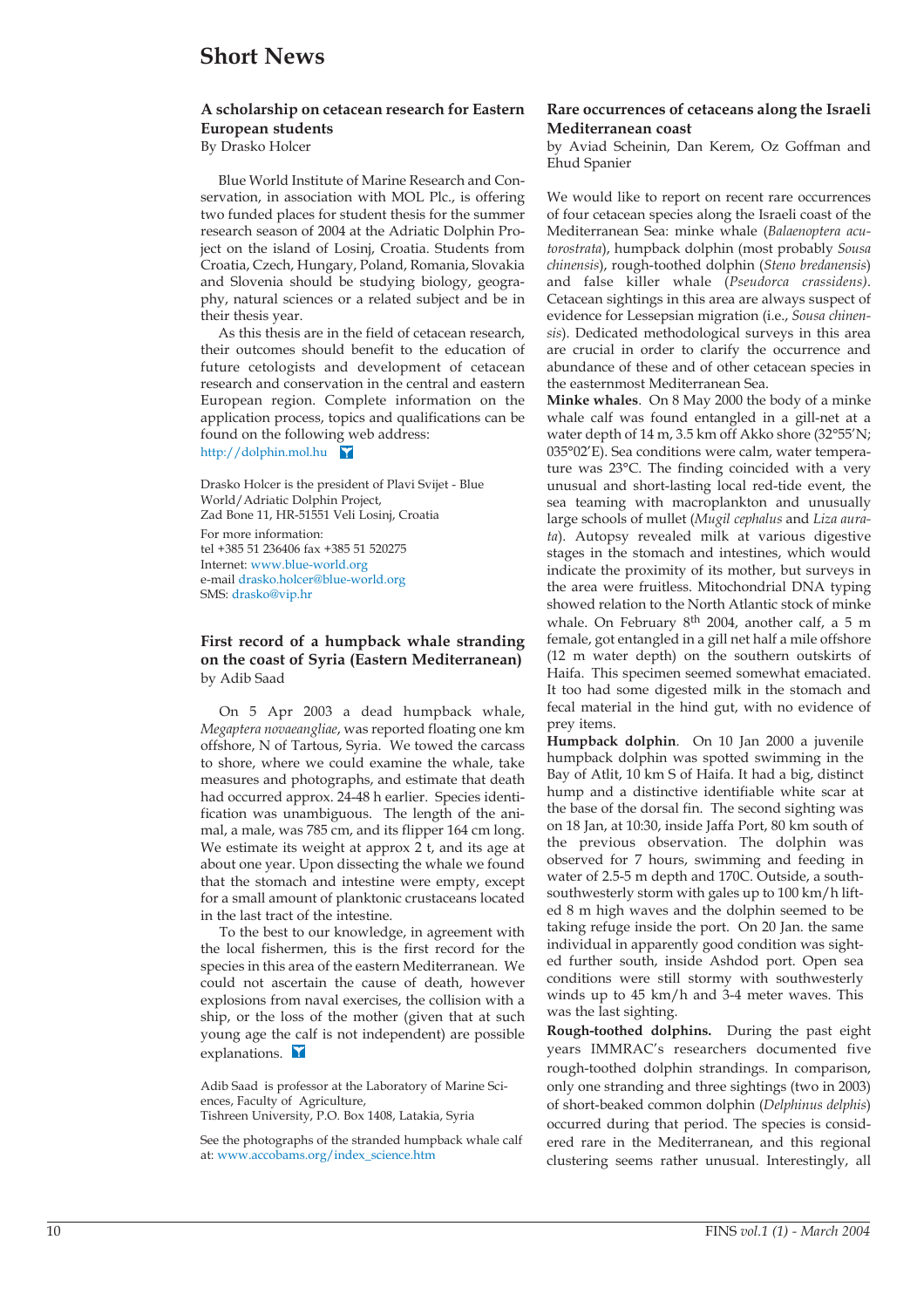strandings have occurred during the months February-April. Also, four of the five were under a year old. It is reasonable to believe that this species is passing by our coastline during this period of the year. The possibility of Lessepsian migration will be examined by means of molecular analysis.

**False killer whales.** On 28 Mar 2003, at 07:20, a pod of about 20 false killer whales was sighted 70 nm west of the Israeli coastline  $(33^O 18'N, 0033^O 44'E)$ . Bottom depth at the sighting point was 1,800 meters. Skies were clear and sea was very calm (Beaufort 0- 1). During the 100 min-long observation, the pod exhibited two behavioral modes, resting and divetraveling. During the former, some individuals approached the boat to bow-ride. During the divetravel mode, one individual preformed wake- and keel-riding for 5 minutes, at an average speed of 6.4 kts.

Aviad Scheinin, Dan Kerem, Oz Goffman and Ehud Spanier are from the Israeli Marine Mammal Research & Assistance Center (IMMRAC), The Leon Recanati Institute for Maritime Studies and Department of Maritime Civilizations, University of Haifa, Haifa 31905, Israel

### [scheinin@013.net.il](mailto:scheinin@013.net.il)

See the photographs of some of the cetaceans mentioned here at[: www.accobams.org/index\\_science.htm](http://www.accobams.org/index_science.htm)

### **Training on Stranding Rescue Techniques in Malta**

by Sarah Muscat

Nature Trust (Malta) and British Divers Marine Life Rescue (BDMLR) organised for the second consecutive year a marine mammal medic course for the members of the Marine Rescue Team. Another course was held specifically for the training of the veterinarians of the same team. Dr James E. Barnett, who is a veterinarian with marine mammal experience and a director of BDMLR, is delivering the courses for the Team.

The Marine Rescue Team consists of ten mammal medics who come from all walks of life, including professional divers and biologists. In addition to the core team there are three local dedicated veterinarians who are presently the only ones that have the necessary training on how to handle marine mammals. The objectives of the Team are to succeed in refloating live cetaceans, with the minimum stress possible, that strand along the coast of our archipelago. It is also the Team's task to collect as much data as possible out of all strandings and a scientific group within the Team itself was set up specifically for this purpose. Training of the Rescue Team is an ongoing process that is carried out on a monthly basis with the medic course being the final wave of knowledge for the team members.

The medic course was specifically designed to suit the needs of Malta and is continually being updated by Dr Barnett. It is divided into two parts. The first covers the theory aspect, consisting of cetacean species identification and biology, and first aid and rescue techniques for cetaceans. The second part consists of a practical session with a life size, water-filled model of a dolphin. This session includes handling, lifting and first aid techniques. The veterinarian's course includes all the above with more scientific detail and an additional technical lecture on how to medicate cetaceans, carry out post mortems and euthanise the animals.

The monthly training of the team covers various subjects at great depth. These sessions train the members on how to take technical photos and how to collect specific data on the biology and physiology of the animals. Other sessions also include team exercises consisting of dealing with various stranding scenarios that would have actually happened during the year throughout the world. Drills are also carried out especially during quiet periods in order to keep the members of the team sharp and ready.  $\blacksquare$ 

Sarah Muscat is the chair of Nature Trust, Malta [mlcg@waldonet.net.mt](mailto:mlcg@waldonet.net.mt) See a photograph of the training session at: [www.accobams.org/index\\_science.htm](http://www.accobams.org/index_science.htm) 

### **A workshop on cetaceans and marine trophic webs**

The 25th CIESM Workshop, "Investigating the roles of cetaceans in marine ecosystems", was organised in Venice from 28 to 31 Jan 2004. The workshop, organised by Fréderic Briand and Giuseppe Notarbartolo di Sciara, was attended by 16 international experts. The meeting was hosted by Thetis s.p.a., a marine engineering firm headquartered in the historical Arsenale. The main goal of the workshop was to address the scientific and methodological aspects of investigating marine foodwebs, specifically as far as cetaceans are concerned, also keeping in mind important management implications such as the relationships between cetaceans and fisheries. Issues debated included ways to assess the trophic position of cetacean populations, methods for the determination of the diet of cetaceans, and model approaches to determine whether a given cetacean population is food-limited by fishery activities, and whether a given fishery is adversely affected by the presence of cetaceans feeding on economically important resources. The proceedings of the workshop, soon to become available online, are likely to stimulate recommendations from the Scientific Committee to the Meeting of the Parties to ACCOBAMS, to engage in management activities targeting the issues of cetacean prey depletion and of conflicts between cetaceans and fisheries in the Agreement area.<sup>7</sup>

For more information: [www.ciesm.org/publications/works.html](http://www.ciesm.org/publications/works.html) 

### **Ocean Alliance: the Voyage of the Odyssey in the Mediterranean Sea**

by Simone Panigada

The Ocean Alliance, under the leadership of Dr. Roger Payne, encompasses the Whale Conservation Institute (Right Whale Program and WHALE Education Program) and the Voyage of the Odyssey. Ocean Alliance's unique position is derived from its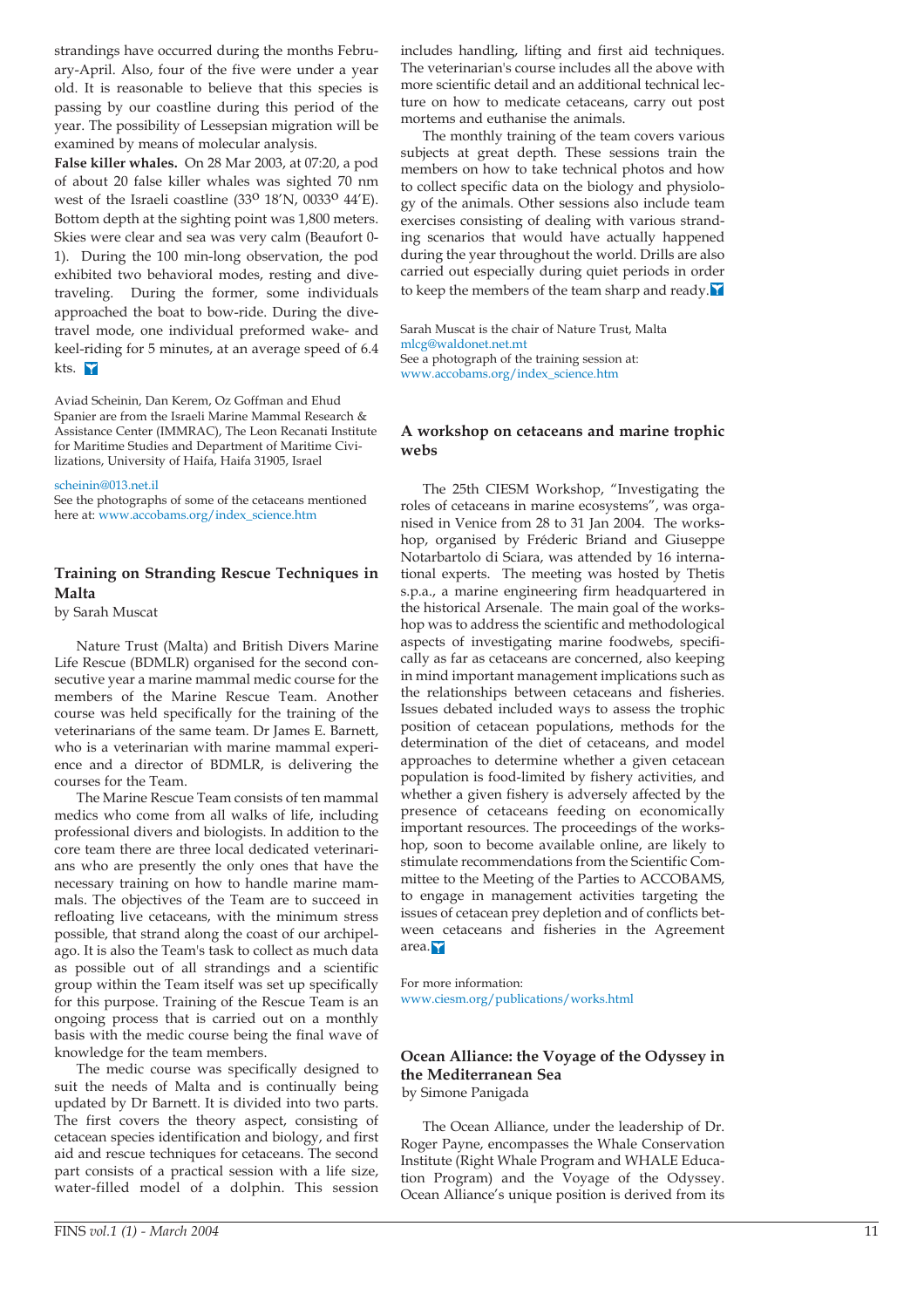commitment to rigorous scientific investigation and to the welfare of marine mammals and their ocean environment. Ocean Alliance has also established long-lasting networks with scientists and other major affiliations around the world, which provide important scientific collaborations and the sharing of ideas and data.

The Voyage of the Odyssey is a multi-year programme designed to gather the first comprehensive baseline data set on the distribution and concentrations of synthetic contaminants found in oceanic toplevel predators such as sperm whales (Physeter macrocephalus) and predatory fishes throughout the world's oceans. Ocean Alliance will focus on the sperm whale because of its worldwide distribution and its role of vertex predator.

In March 2000 Odyssey set sail from San Diego, California to the Galapagos Islands where she surveyed the area for four months. From the end of July through October 2000, Odyssey completed the Pacific Passage taking the scientists and crew aboard from the Galapagos to Christmas Island and Tarawa Atoll in the Republic of Kiribati. Odyssey surveyed the waters in and around Papua New Guinea for six months and Western Australia for six months. Currently, Odyssey is in the Indian Ocean and will be searching for sperm whales over the coming months as she travels to the Seychelles, Mauritius and the Maldives Islands.

After the Maldives Odyssey will cruise in the Red Sea, aiming to enter the Mediterranean Sea through the Suez Canal in May 2004, when the Mediterranean Passage will start. The boat will first visit the waters of Turkey and Greece and then will move to the Ligurian Sea Sanctuary, where she is scheduled to arrive around mid-July 2004. Then the Odyssey will move west, monitoring the Balearic Islands and the Alborán Sea, leaving the Mediterranean at the end of September.

The main objective of the Voyage of the Odyssey is to collect biopsies for toxicological analysis, which will constitute a global database on the level of anthropogenic contaminants present in the oceans today. Additional research activities include:

Genetics: each of the biopsies collected for contaminant detection will be split in order to complete DNA analysis on each sample (gender typing, mitochondrial DNA sequencing, and genotyping with hypervariable microsatellite loci). These analyses will also provide information on genetic inter-relatedness at the sub-population level.

Photo-Identification: along with the biopsy collection, photo identification will be completed on each sampled whale and other non-sampled whales, as time permits. The photo-identification reduces the likelihood that an individual whale in a group will be sampled more than once. Also establishing a database of photographs will aid other researchers in reaching an adequate sample size to apply markrecapture methods to estimate the absolute abundance and the survival rate of the Mediterranean population.

Acoustics: whale vocalizations from hydrophones and acoustic arrays will be recorded both manually and by an automated system. A special software programme allows the sounds to be classified, thus characterizing different individuals and population on the basis of their vocalizations.

Stable isotope analyses: a small fragment of the

biopsy sample will be frozen and used for stable isotope analyses to describe diet habits of sperm whales.

In addition to the research techniques mentioned above, the Voyage of the Odyssey will provide insight on the distribution of all cetacean species encountered in areas such as the Eastern Mediterranean, which have had, so far, very poor research effort coverage. Moreover, by inviting representatives of ACCOBAMS Range States on board the research vessel, the Voyage of the Odyssey will promote the establishment of collaborations with local scientists. Particular emphasis will be also devoted to public awareness and capacity building activities in the Mediterranean Basin.

Simone Panigada is chief scientist/science logistical coordinator – Mediterranean Voyage of the Odyssey More information can be found at : [www.oceanalliance.org](http://www.oceanalliance.org) [www.pbs.org/odyssey](http://www.pbs.org/odyssey) [panigada@inwind.it](mailto:panigada@inwind.it) See the R/V *Odyssey* and the draft Mediterranean cruise plan a[t: www.accobams.org/newsletter/index.htm](http://www.accobams.org/index_science.htm)

### **Cetacean surveys in the Black Sea (August – October 2003): harbour porpoises continue to be in decline**

by Alexei Birkun, Jr.

Before the last decade of the 20th century the harbour porpoise (*Phocoena phocoena*) was the most abundant cetacean species in coastal waters of the northern, northwestern and northeastern Black Sea. In the late 1990s, numerical ratio between harbour porpoises and another inshore cetaceans – bottlenose dolphins (*Tursiops truncatus*) – changed radically towards the prevalence of latter species in the northern Black Sea off Crimea Peninsula. The predominance of bottlenose dolphins in the northeastern shelf area along the Crimean and Caucasian coasts has been confirmed in August 2002 by means of aerial survey conducted within the Russian-Ukrainian Azovka'02 project ("Azovka" and "Afalina" are the Black Sea harbour porpoise and the bottlenose dolphin in Russian and Ukrainian). However, until recently there were no tolerable estimates of cetaceans abundance in the entire Ukrainian and Russian 12-miles-wide territorial waters of the Black Sea.

Two shipboard line transect surveys have been carried out in September and October 2003 to estimate the abundance of harbour porpoises, bottlenose dolphins and short-beaked common dolphins (*Delphinus delphis*) in the area of concern. Those cruises (a total of 2230km of observation effort along 79 zigzag tracklines) extended between the Ukrainian border with Romania in the west and Russian border with Georgia in the east. Another series of boat surveys was conducted in August 2003 in the Russian and Ukrainian parts of the Kerch Strait (310km of the effort including 35 transects). In every above case, visual observations were accompanied by photoidentification studies. Just in July 2003 four members of the joint Russian-Ukrainian research team have been trained by specialists from the Tethys Research Institute (Italy) in proper techniques. Besides, they were provided by the ACCOBAMS Secretariat with proper cameras and lenses.

**FINS** can be found online on the Website of ACCOBAMS: [www.accobams.org/](http://www.accobams.org/index_science.htm) index\_science.htm

Subscriptions to **FINS** are free.

#### To subscribe, send an e-mail message to

[accobams@gouv.mc,](mailto:accobams@gouv.mc) type "subscribe FINS" on the subject line, and include your name, e-mail address, and daytime phone number in the text

of the message.

Correspondence to **FINS** should be directed to: **FINS**, ACCOBAMS Secretariat, Villa Girasole, 16 boulevard de Suisse, 98000 Monaco [accobams@gouv.mc](mailto:accobams@gouv.mc)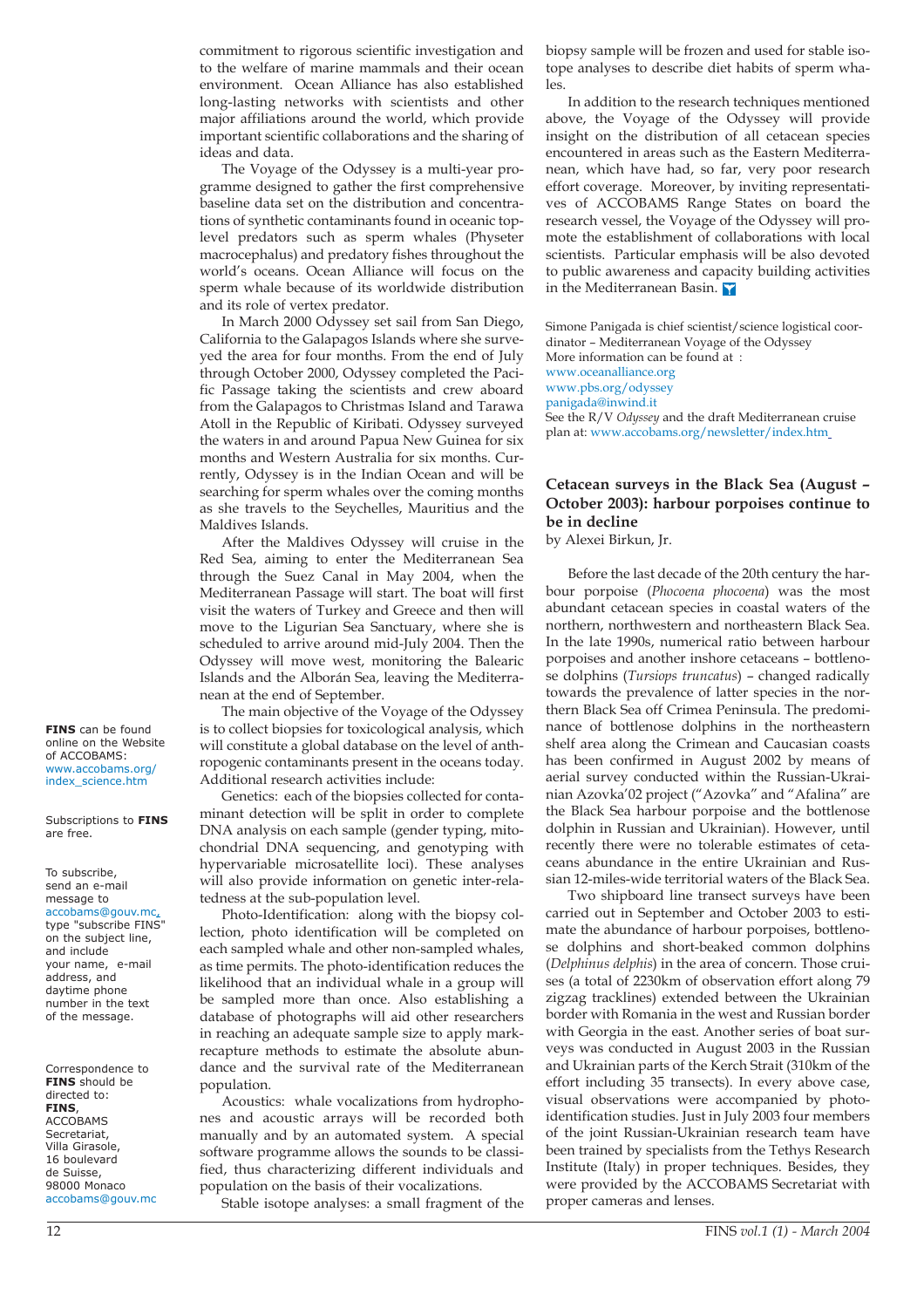As a result, the collection of images has been established for dolphins sighted in the Kerch Strait and along the coasts of Crimea and Russian Caucasus, and the absolute abundance of cetaceans was estimated as follows: 1157±602 harbour porpoises, 4193±1090 bottlenose dolphins and 5376±1718 common dolphins in the Black Sea study area, and 54±46 harbour porpoises and 127±41 bottlenose dolphins in the Kerch Strait. According these figures, the harbour porpoise is the least abundant cetacean species in the Ukrainian and Russian Black Sea. Annual mass mortality of these animals in bottom-set gill nets was recognized earlier as principal cause of their population decline. Certainly, the riparian states should provide special measures for this species conservation. The extermination of illegal fishing for Black Sea turbot and sturgeon (both fisheries are dangerous to harbour porpoises) should be at the centre of their attention.

The surveys were organized by the Brema Laboratory (Simferopol, Ukraine) and Institute of Ecology and Evolution (Moscow, Russian Federation) in the framework of MS'03 and Afalina'03 projects supported by the Ukrainian Ministry of Environment and Russian Academy of Science.

The research team was composed by: Alexei Birkun, Jr. (project co-ordinator from Ukraine), Dmitry Glazov, Sergey Krivokhizhin, Lev Mukhametov (project coordinator from Russia), Olga Shpak, Alexander Zanin.

[alexeibirkun@home.cris.net](mailto:alexeibirkun@home.cris.net)

### **Development of cetacean monitoring network in Ukraine**

By Alexei Birkun, Jr.

Cetaceans of all three Black Sea species – the harbour porpoise (*Phocoena phocoena*), short-beak common dolphin (*Delphinus delphis*) and common bottlenose dolphin (*Tursiops truncatus*) – occur in Ukrainian waters represented by sizeable portions of the northern Black Sea, Sea of Azov and Kerch Strait. The entire coastline of Ukraine extends nearly 2650 km from the Danube Delta in the west to the Gulf of Taganrog in the east (map).

During last 15 years, since February 1989, the cetacean monitoring network (CMN) is working in Crimea with accumulation of data on dolphin and porpoise strandings, by-catches and sightings in the Brema Laboratory (Simferopol) [1], nongovernmental institution specializing in tasks of research and conservation of Black Sea cetaceans. In 2000, CMN spread to Odessa [3], where local team of enthusiasts consists of specialists from the Odessa Centre of the Southern Research Institute of Fisheries and Oceanography, the Odessa Branch of the Institute of Biology of Southern Seas, and the State Inspection for the Protection of the Black Sea.

Further development of the network has happened within the MORECET (MOnitoring and REhabilitation of CETaceans) project started in 2002. As a result, four mobile groups assigned for search and rescue of damaged marine mammals have been established in Crimea with their residence in Yevpatoria [6], Sevastopol [7], Yalta [8] and near Feodosia in the Karadag Nature Reserve [9]. The research teams from another six Ukrainian coastal protected areas – the Dunaisky (Danube) Biosphere Reserve [2], Chernomorsky (Black Sea) Biosphere Reserve [4], Swan Islands Branch of the Crimean Nature Reserve [5], Cape Martyan Nature Reserve [8], Opuk Nature Reserve [10] and Kazantip Nature Reserve [11] – joined CMN in autumn 2003 when they implemented MS'03 project supported by the Ukrainian Ministry of Environment and co-ordinated by the Brema Laboratory.

[alexeibirkun@home.cris.net](mailto:alexeibirkun@home.cris.net)



### **A whale of a finding in the Sicily Channel**

Ten days ago, in late February 2004, a field expedition led by Silvestro Greco of ICRAM (the Italian Central Institute for Applied Marine Research), and including Caterina Fortuna, Giancarlo Lauriano and Simone Canese, searched the waters surrounding the island of Lampedusa, in the Sicily Channel, looking for fin whales. Their efforts were rewarded beyond reasonable expectations. Fin whales were quite frequently found, always engaging in spectacular feeding activities at the surface. Zooplankton sampled in the presence of foraging whales revealed extraordinarily high concentrations of the euphausiid *Nyctiphanes couchii*, a species which was not known to constitute an important food item for fin whales in the Mediterranean. Five whales were tagged with satellite radio-transmitters, all of which are providing position data at this moment. Together with recent information collected by Christophe Guinet (CEBC-CNRS, France) and his team in the Ligurian Sea, where a number of fin whales were also tagged with satellite transmitters last summer, this recent knowledge gathered by ICRAM is putting Mediterranean fin whales under a completely new and exciting perspective. You can look forward to a full story on Mediterranean fin whales on a next issue of FINS.

[s.greco@icram.org](mailto:s.greco@icram.org)